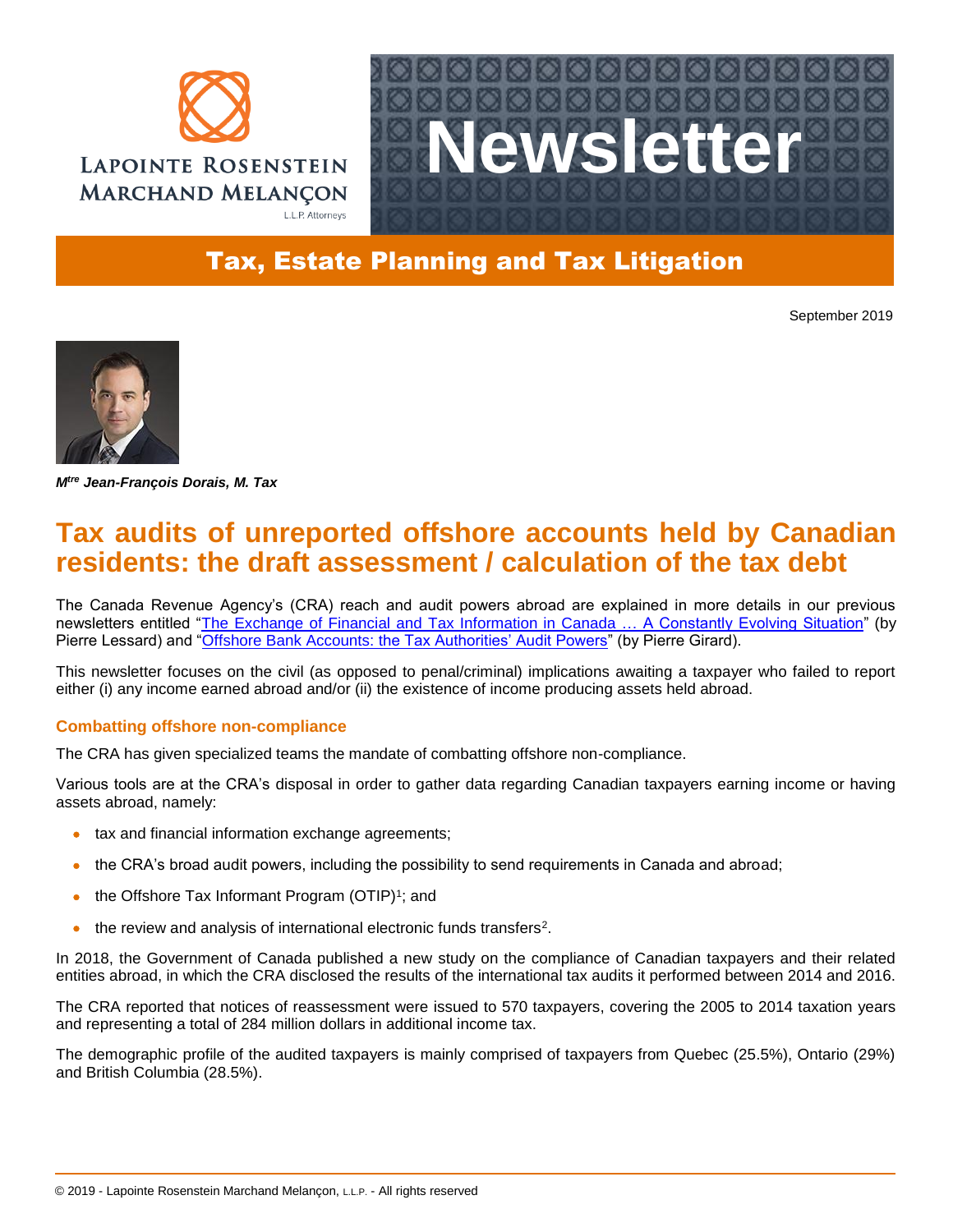#### Newsletter – Tax, Estate Planning and Tax Litigation Newsletter September 2019

#### **The standard draft assessment**

If the CRA finds that a Canadian taxpayer has earned income abroad, and/or has not reported the existence of his or her foreign investments, it will make changes to said taxpayer's tax returns notwithstanding the fact that (i) the taxpayer's banking documentation may be incomplete and (ii) certain taxation years may be statute barred. Penalties may also be applied.

Interest at the rate prescribed by regulation will be calculated on any unpaid taxes and penalties, and added to the taxpayer's tax debt.

#### **Example of a draft assessment issued by the CRA**

For example, consider the case of a Canadian taxpayer who transferred an amount of \$250,000, in 2000, to a foreign investment account located in Switzerland.

Let us assume that:

- (i) the foreign account was closed in 2013;
- (ii) the taxpayer has not made any subsequent capital contributions to the foreign account;
- (iii) the taxpayer has never reported the income he or she has earned in, or the existence of, said foreign account to the Canadian tax authorities;
- (iv) the CRA is in possession of the bank statements of the foreign account for the 2007 to 2013 years inclusively; and
- (v) the CRA is aware of the opening date of the foreign account.

#### **Calculation of income earned abroad**

#### **a) The 2007 to 2013 years**

The annual income earned in the foreign account from 2007 to 2013, calculated based on available bank statements, will be added to the Canadian taxpayer's income annually.

Depending on the composition of the foreign investment portfolio, the taxpayer will have earned interest income, dividend income and/or capital gains/losses, and will have incurred management and/or safekeeping fees, depending on whether or not the foreign investment portfolio was administered by an external manager.

For the purposes of our example, let us assume that the taxpayer earned interest income that was reinvested yearly in the acquisition of bonds and similar securities. If the Canadian taxpayer has obtained an average return of 3.4% annually during the 2007 to 2013 years, his or her income, net of financial expenses, would be as follows:

| Year                 | <b>Net income</b> | Yield<br>(taxpayer) | Yield<br>(OECD - Switzerland) | <b>Difference</b> |
|----------------------|-------------------|---------------------|-------------------------------|-------------------|
| 2007                 | \$11,566.05       | 3.40%               | 2.93%                         | 0.47%             |
| 2008                 | \$11,959.29       | 3.40%               | 2.90%                         | 0.50%             |
| 2009                 | \$12,365.91       | 3.40%               | 2.20%                         | 1.20%             |
| 2010                 | \$12,786.35       | 3.40%               | 1.63%                         | 1.77%             |
| 2011                 | \$13,221.09       | 3.40%               | 1.47%                         | 1.93%             |
| 2012                 | \$13,670.60       | 3.40%               | 0.65%                         | 2.75%             |
| 2013                 | \$14,135.40       | 3.40%               | 0.95%                         | 2.45%             |
| <b>Total/Average</b> | \$89,704.69       | 3.40%               | 1.82%                         | 1.58%             |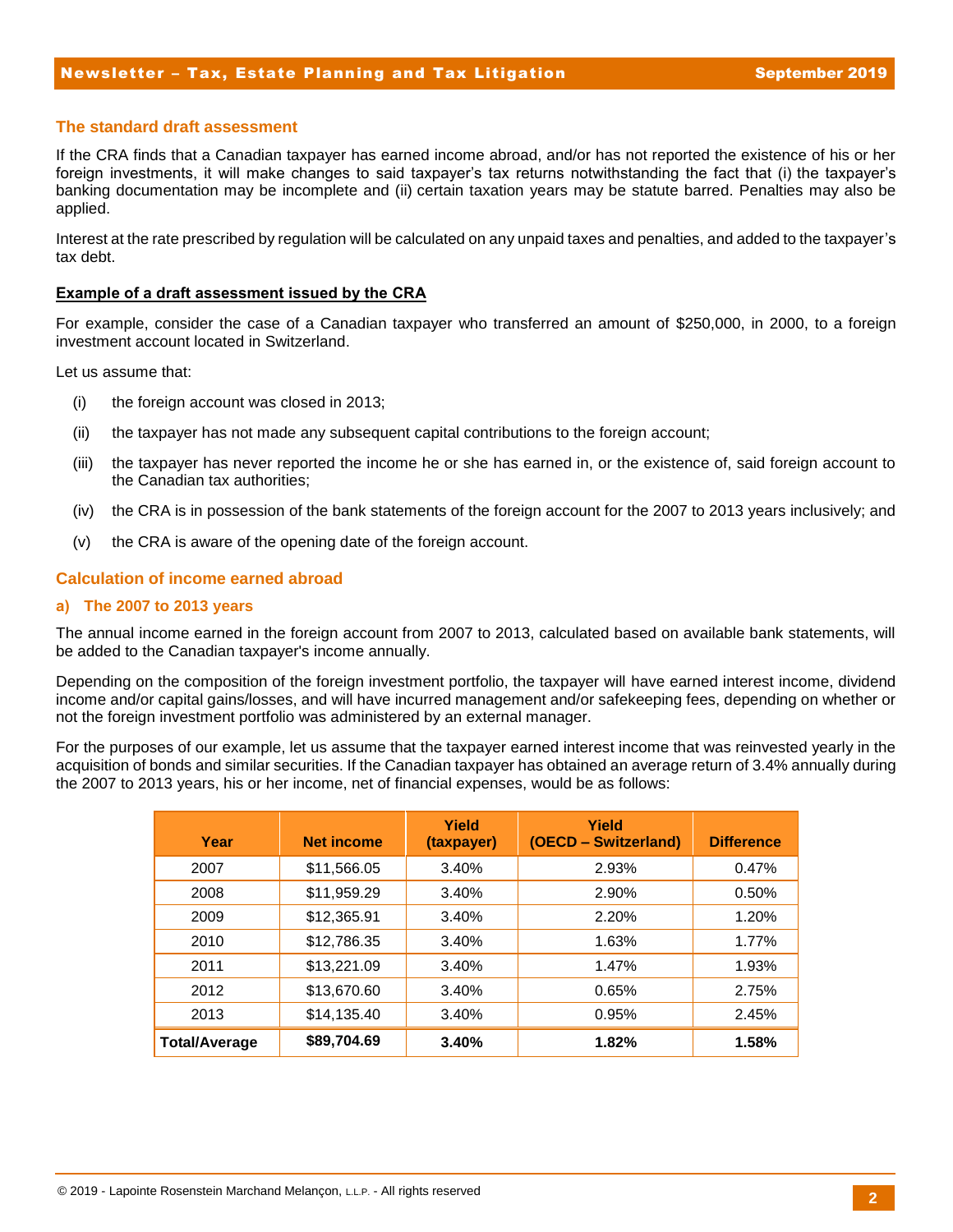#### **b) The 2000 to 2006 years**

Since the bank statements are no longer available for those years, the CRA has different methods to estimate the annual income earned by the taxpayer in his or her foreign account.

By calculating the average annual difference between (i) the annual return obtained in the foreign investment portfolio over the 2007 to 2013 years and (ii) the OECD's annual rate of return for similar investments over the same period, the CRA will be able to estimate the gross income earned in the portfolio over the 2000 to 2006 years.

As such, to return to our example, if the average annual spread over the 2007 to 2013 years (the spread between the actual annual return and that of the OECD) is 1.58%, CRA will deem that the taxpayer has obtained an average gross annual return over this period that is 1.58% higher than the rate of return of the OECD for similar investments, over such period.

Since the CRA is in possession of the bank statements of the foreign account for the 2007 to 2013 years, it knows the value of the foreign investment portfolio as at December 31, 2006 (re: \$340,177.85).

By extrapolating the average spread (for 2007 to 2013) between the actual return and that of the OECD to the 2000 to 2006 years, the CRA will accordingly be able to estimate the income earned in the foreign investment portfolio during the 2000 to 2006 years, using the annual rates of return published by the OECD during this period, as follows:

| Year | Yield<br>(OECD - Switzerland) | <b>Difference</b> | <b>Estimated</b><br><b>yield</b> | <b>Estimated</b><br>income | <b>Balance (market value)</b><br>of the foreign account /<br>year-end |
|------|-------------------------------|-------------------|----------------------------------|----------------------------|-----------------------------------------------------------------------|
| 2000 | 3.93%                         | 1.58%             | 5.51%                            | \$13,778.57                | \$263,778.57                                                          |
| 2001 | 3.38%                         | 1.58%             | 4.96%                            | \$13,087.19                | \$276,865.76                                                          |
| 2002 | 3.20%                         | 1.58%             | 4.78%                            | \$13,238.14                | \$290,103.90                                                          |
| 2003 | 2.66%                         | 1.58%             | 4.24%                            | \$12,304.55                | \$302,408.44                                                          |
| 2004 | 2.74%                         | 1.58%             | 4.32%                            | \$13,068.36                | \$315,476.81                                                          |
| 2005 | 2.00%                         | 1.58%             | 3.58%                            | \$11,298.58                | \$326,775.39                                                          |
| 2006 | 2.52%                         | 1.58%             | 4.10%                            | \$13,402.46                | \$340,177.85                                                          |

#### **c) The capital initially invested abroad**

The CRA will want to know the origin/nature of the capital initially invested, and tax such amount, depending on the circumstances. In our example, let us assume that the CRA considers that the taxpayer's explanations as to the origin of the funds are well founded, and decides not to tax the capital initially invested (re: \$250,000 invested in 2000).

In the event that the CRA decides to tax the capital initially invested, the financial impact shall be devastating, considering the interest, calculated at the prescribed rate, which has accumulated on the tax debt since the opening of the foreign account.

#### **d) The calculation of payable taxes**

Once the unreported income has been determined for the 2000 to 2013 taxation years, the CRA will calculate the annual taxes, based on the taxpayer's graduated tax rates.

These unpaid taxes will bear interest at the rates prescribed by regulation.

## **Applicable penalties**

#### **a) Penalties pertaining to unreported income**

Penalties equal to 50% of the taxes evaded may be applied, in addition to the payable taxes, for each of the 2000 to 2013 years.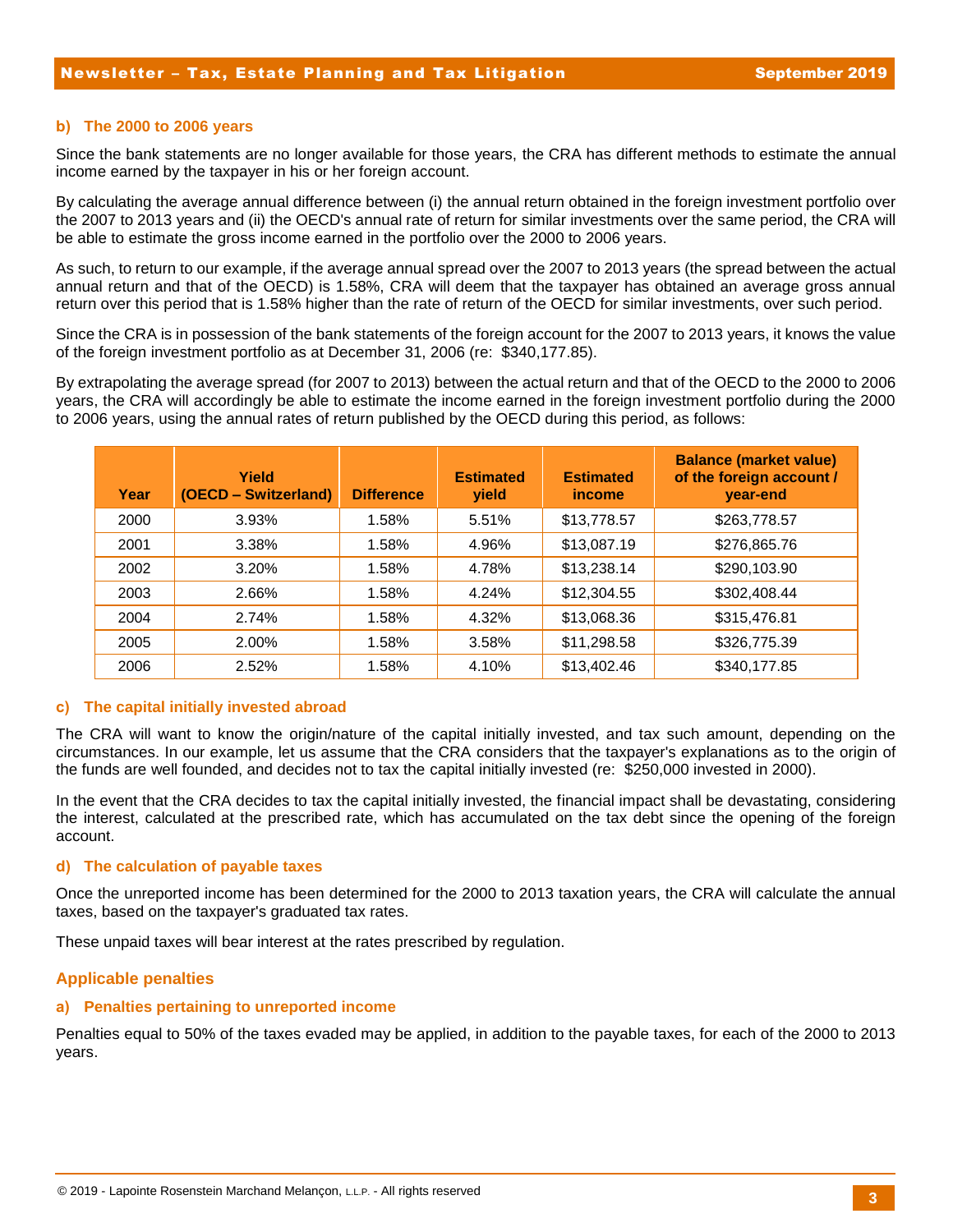#### **b) Penalties pertaining to undeclared foreign investment**

A Canadian taxpayer who owns investments abroad, the cost of which exceeds CDN \$100,000, is required to report the existence of these investments on his or her tax returns every year. This declaration, commonly referred to as "Form T1135", does not give rise to any payable taxes.

However, failure to file this declaration in accordance with the Act and within the prescribed time limits results in penalties that may exceed by several times the income generated by these same assets. This penalty applies to all taxation years beginning after 1997.

This penalty corresponds, as the case may be, to the greater of the following amounts, namely (i) \$2,500 per year, (ii) \$12,500 per year, or (iii) 5% of the cost of unreported foreign assets if the taxpayer, knowingly or under circumstances amounting to gross negligence, makes a false statement or an omission in his return. These penalties also bear interest.

In practice, depending on the circumstances, the CRA has the discretion whether or not to apply this 5% penalty. For the purposes of this newsletter, we have made our calculations on the basis that the CRA would apply the 5% penalty on the 2003 to 2014 years.

In light of the foregoing, the following is a summary of the adjustments that would be made to the Canadian taxpayer's tax returns by the CRA in a typical draft assessment:

| Year  | <b>Foreign</b><br><b>Income</b> | <b>Estimated</b><br>taxes | <b>Penalty</b><br>(50% income) | Penalty (5%) | <b>Interests</b> | <b>Total</b> |
|-------|---------------------------------|---------------------------|--------------------------------|--------------|------------------|--------------|
| 2000  | \$13,778.57                     | \$3,541.09                | \$1,770.55                     | \$0          | \$11,089.68      | \$16,401.32  |
| 2001  | \$13,087.19                     | \$3,167.10                | \$1,583.55                     | \$0          | \$8,733.00       | \$13,483.65  |
| 2002  | \$13,238.14                     | \$3,203.63                | \$1,601.81                     | \$0          | \$7,932.99       | \$12,738.43  |
| 2003  | \$12,304.55                     | \$2,977.70                | \$1,488.85                     | \$0          | \$6,543.26       | \$11,009.81  |
| 2004  | \$13,068.36                     | \$3,162.54                | \$1,581.27                     | \$15,773.84  | \$26,757.37      | \$47,275.03  |
| 2005  | \$11,298.58                     | \$2,734.26                | \$1,367.13                     | \$16,338.77  | \$23,436.51      | \$43,876.66  |
| 2006  | \$13,402.46                     | \$3,243.40                | \$1,621.70                     | \$17,008.89  | \$21,219.90      | \$43,093.88  |
| 2007  | \$11,566.05                     | \$2,798.98                | \$1,399.49                     | \$17,587.19  | \$17,561.12      | \$39,346.79  |
| 2008  | \$11,959.29                     | \$2,894.15                | \$1,447.07                     | \$18,185.16  | \$15,500.52      | \$38,026.90  |
| 2009  | \$12,365.91                     | \$2,992.55                | \$1,496.27                     | \$18,803.45  | \$14,110.02      | \$37,402.30  |
| 2010  | \$12,786.35                     | \$3,094.30                | \$1,547.15                     | \$19,442.77  | \$12,703.73      | \$36,787.95  |
| 2011  | \$13,221.09                     | \$3,199.50                | \$1,599.75                     | \$20,103.83  | \$11,275.66      | \$36,178.74  |
| 2012  | \$13,670.60                     | \$3,308.29                | \$1,654.14                     | \$20,787.36  | \$9,834.70       | \$35,584.48  |
| 2013  | \$14,135.40                     | \$3,420.77                | \$1,710.38                     | \$21,494.13  | \$8,286.62       | \$34,911.90  |
| Total | \$179,882.53                    | \$43,738.25               | \$21,689.13                    | \$185,525.39 | \$194,985.08     | \$446,117.84 |

As such, the Canadian taxpayer's total tax liability under these circumstances would be \$446,117.84<sup>3</sup> . In the event that CRA determines that the initial capital is taxable, then the taxpayer's debt would rise up to \$743,705.19. The main difference resides in the interests that kept accruing on the tax debt since 2000.

## **Provincial tax debt**

For a taxpayer who resides in Quebec, a similar calculation must be made, except for the fact that the 5% penalty, calculated on the cost of foreign property, does not exist under the provincial legislation, which significantly reduces the taxpayer's debt.

In addition, it is Revenu Québec's administrative policy not to calculate interest on penalties, which further reduces the taxpayer's debt in Quebec, compared to the taxpayer's federal debt, in similar circumstances.